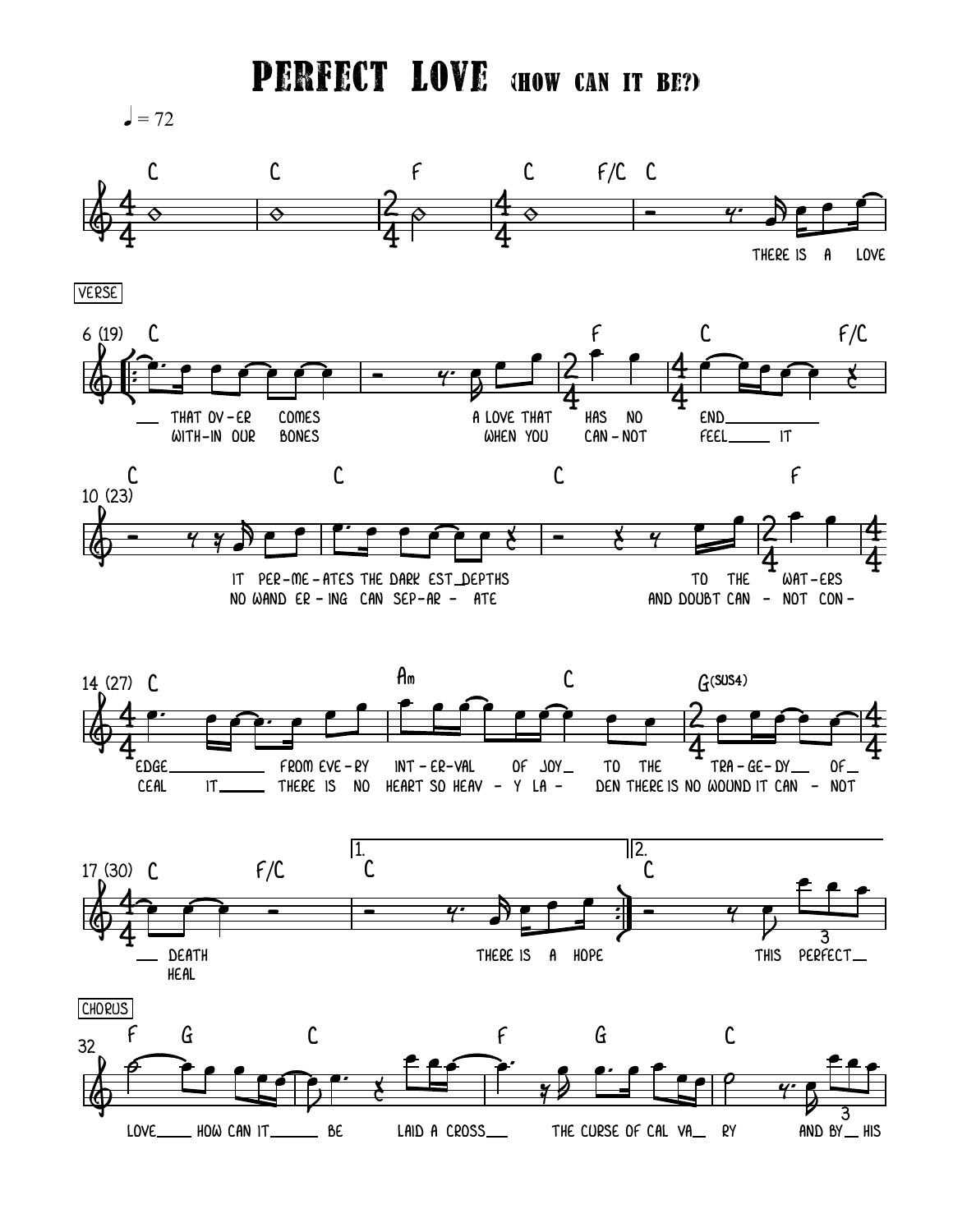











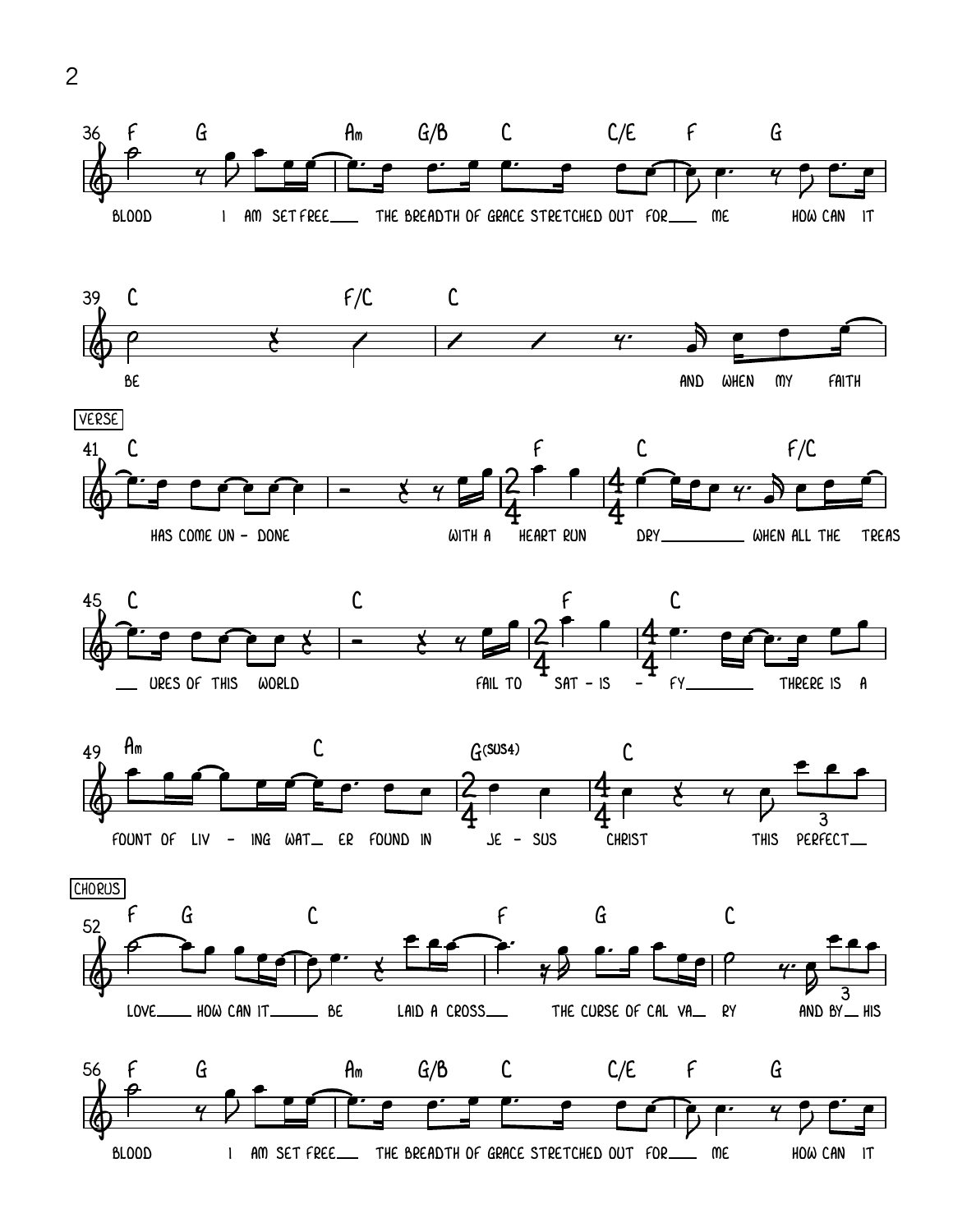





INTERLUDE